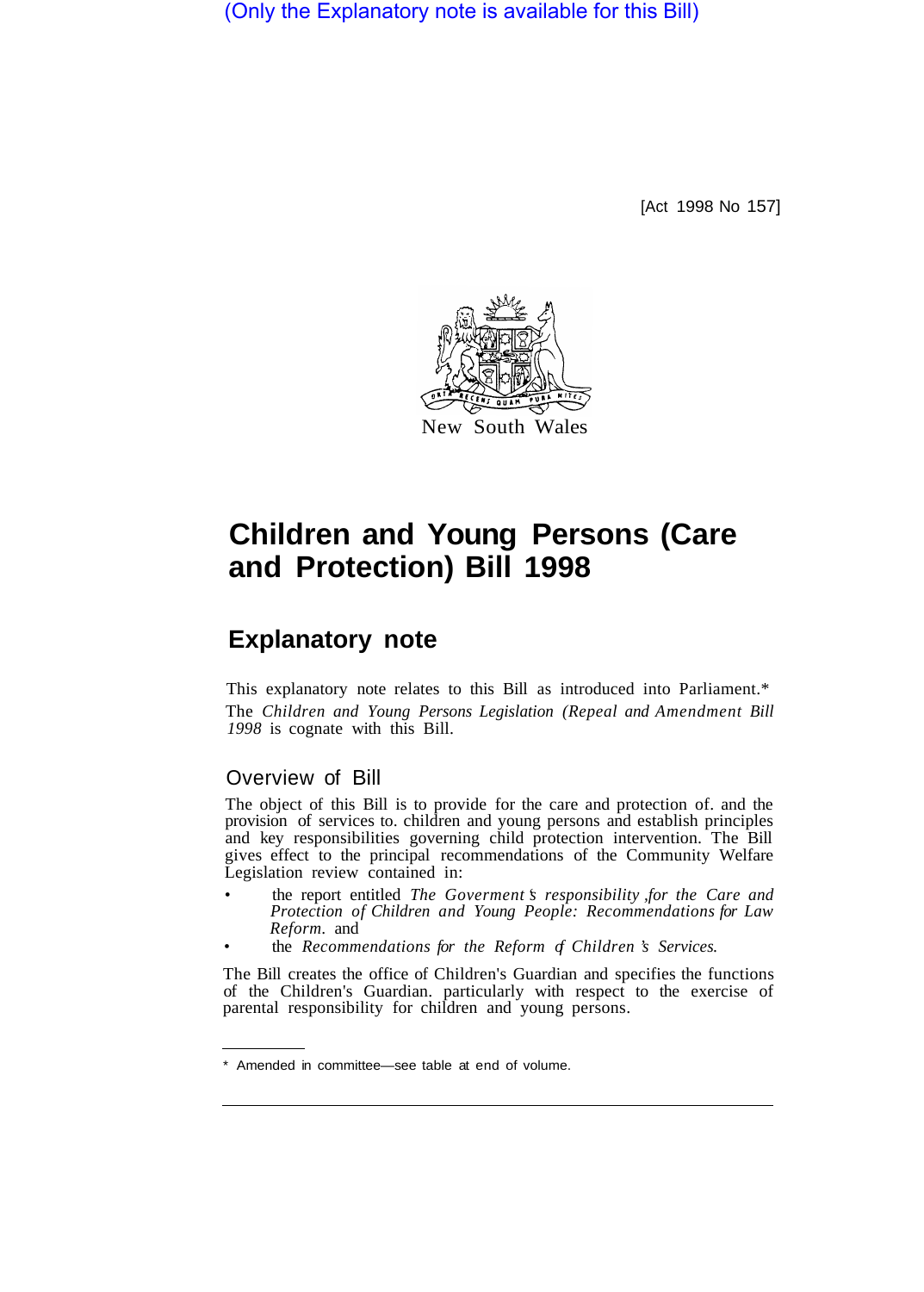Explanatory note

The Bill defines *child,* except in Chapter 13 (Children's employment), as a person who is under the age of 16 years and a *young person* as a person who is aged 16 years or above but who is under the age of 18 years.

The Bill, in order to provide consistency with other legislation, such as the *Family Law Act 1975* of the Commonwealth, replaces the expression "guardianship" with the expression "parental responsibility" and "access" with "contact". "Foster care" becomes a type of "out-of-home care".

# Outline of provisions

# **Chapter 1 Preliminary**

Chapter 1 contains clauses 1–6. It sets out the name of the proposed Act. provides for its commencement on a day or days to be appointed by proclamation. provides for the definition of certain words and expressions used in the proposed Act. identifies the children and young persons to whom the proposed Act applies and contains other provisions of a general introductory nature.

# **Chapter 2 Objects, principles and responsibilities**

#### **Part 1 Objects and principles**

Part 1 of Chapter 2 contains clauses 7–10. It sets out the key objects of the proposed Act which are to govern measures for the care and protection of. and the provision of services to. children and young persons and the principles that are to be applied in the administration of the proposed Act. It establishes a principle concerning the participation of children and young persons in decision-making that applies to all persons who exercise functions under the proposed Act.

# **Part 2 Aboriginal and Torres Strait Islander principles**

Part 2 of Chapter 2 contains clauses 11–14. It makes special provision in relation to matters concerning Aboriginal and Torres Strait Islander children and young persons. including the right of Aboriginal and Torres Strait Islander participation in placement decisions.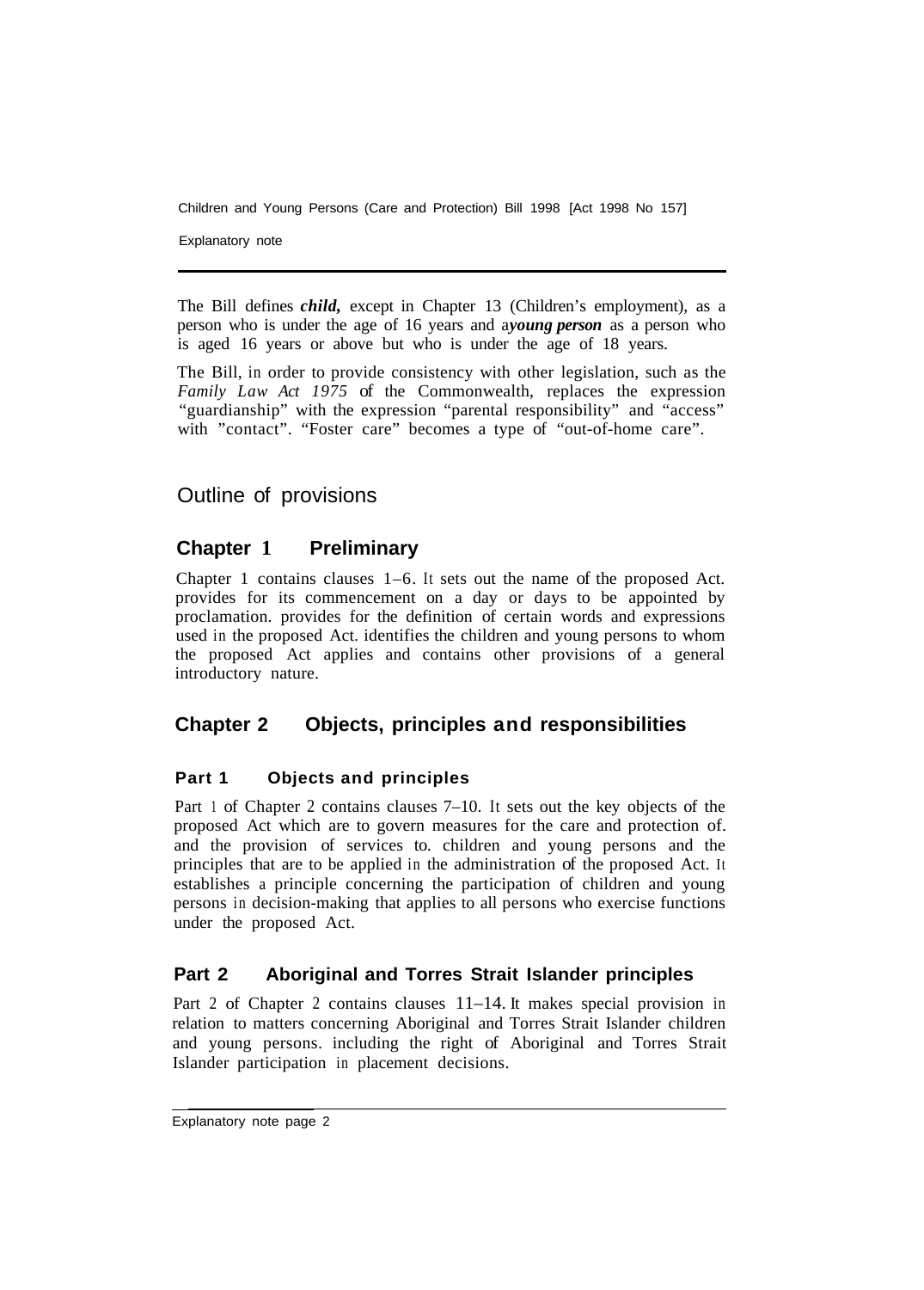Explanatory note

# **Part 3 Responsibilities**

Part 3 of Chapter 2 contains clauses 15–19. It sets out the general roles of the Minister and of the Director-General of the Department of Community Services in relation to the care and protection of children and young persons and seeks to ensure the co-ordinated provision of services generally to children and young persons.

# **Chapter 3 Requests for assistance and reports**

# **Part 1 Requests for assistance**

Part 1 of Chapter 3 contains clauses 20–22. It recognises the right of children and young persons and their parents to seek assistance from the Department of Community Services. through the Director-General. It sets out the general nature of the responses that may be made to a request for assistance.

# **Part 2 Reports**

Part 2 of Chapter 3 contains clauses 23–29. It sets out the circumstances in which persons involved in their paid employment with children are obliged to report circumstances in which a child may be at risk of harm. The grounds for mandatory reporting are differentiated from the grounds on which an order for the care and protection of a child or young person in proceedings before the Children's Court may be sought (see clause 71). The Part provides protection from civil and criminal liability for persons who make reports. It also provides for the form of reports and the keeping of records of reports.

# **Part 3 Investigations and assessment**

Part 3 of Chapter 3 contains clauses 30–33. It requires the Director-General to investigate and make an assessment of a report to determine whether a child or young person is at risk of harm. It makes provision for the early recognition of children and young persons as being of Aboriginal or Torres Strait Islander descent. It requires the Director-General to make arrangements with the Ombudsman for the investigation and assessment of a report that contains an allegation of abuse made against a member of the staff of the Department of Community Services.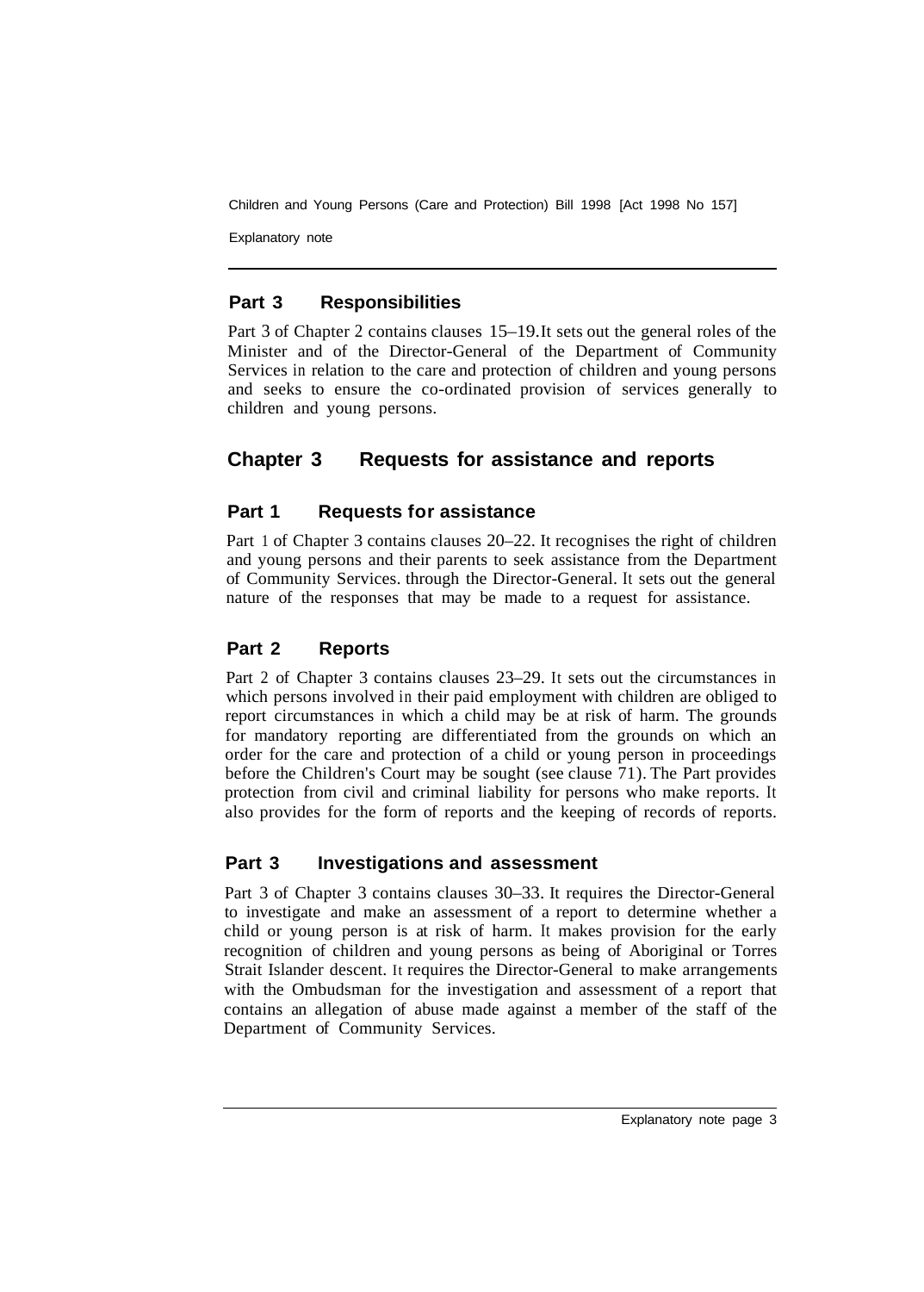Explanatory note

### **Chapter 4 Children and young persons in need of care and protection**

Chapter 4 contains clauses 34–42, It sets out the range of actions the Director-General may take to ensure the protection of a child or young person who may be in need of care and protection. It establishes principles of intervention to give the Department, through the Director-General, more flexibility in the way in which it responds, so that it can give priority to those children and young persons who are most at risk. It seeks to ensure that children and young persons are protected by using the least intrusive option. It provides a range of measures. such as recourse to alternative dispute resolution and the development of a care plan, that may avoid or reduce the need for Children's Court proceedings.

# **Chapter 5 Children's Court proceedings**

### **Part 1 Emergency protection and assessment**

Part 1 of Chapter 5 contains clauses 43–59. It sets out a range of measures that will enable a prompt response to be made to ensure the care and protection of children and young persons who are at immediate risk of serious harm.

#### **Division 1 Emergency removal**

Division 1 of Part 1 enables the removal of children and young persons from circumstances that cause them to be in immediate need of care and protection. The Director-General is to assume their care and protection and must make prompt application to the Children's Court for an order for their care and protection.

#### **Division 2 Emergency care and protection orders**

Division 2 of Part 1 enables the Children's Court to make orders for the emergency protection of children and young persons who have been removed under Division 1.

#### **Division 3 Other removal authorised by the Children's Court**

Division 3 of Part 1 enables the Children's Court to make an order that will enable the removal of a child or young person who is in immediate need of care and protection.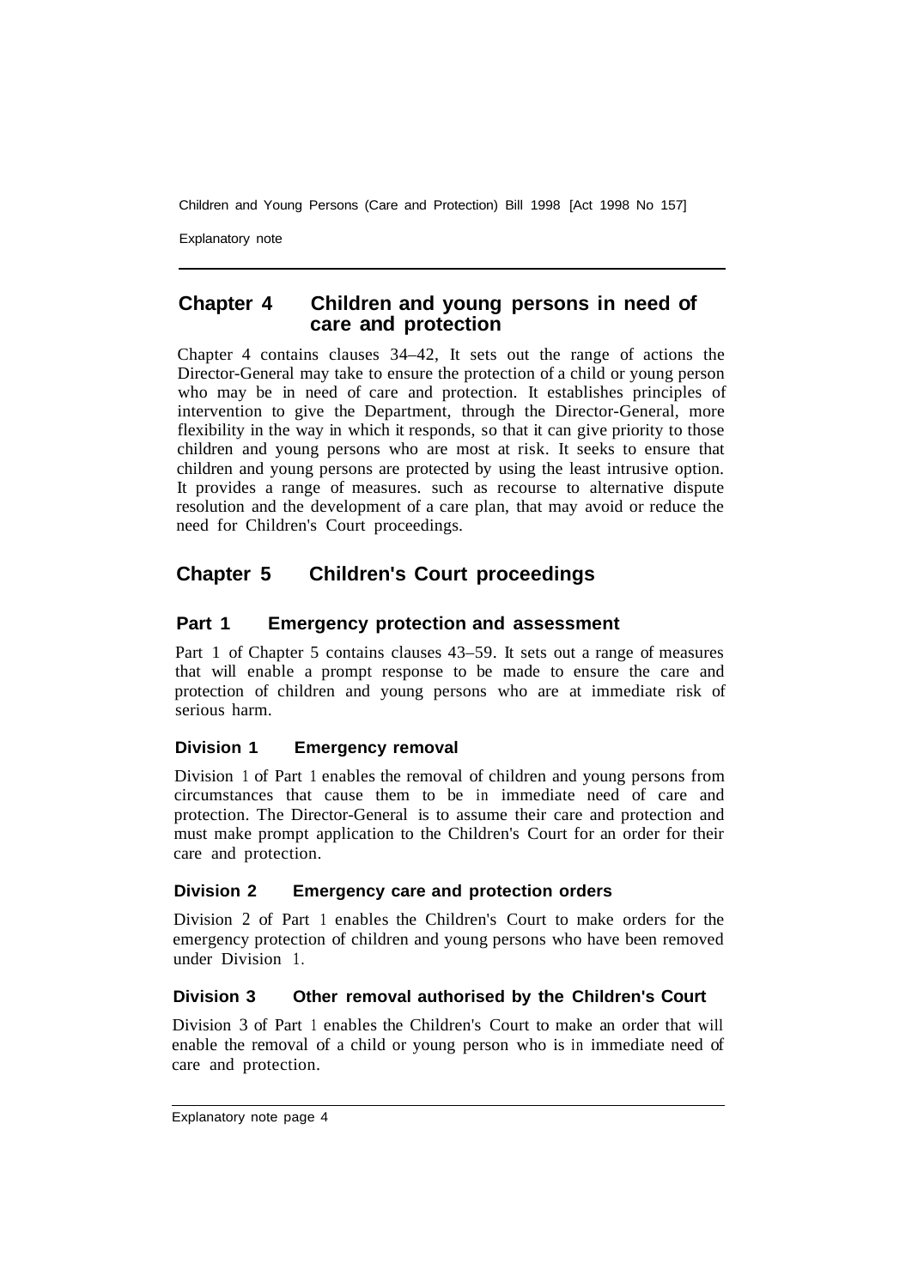Explanatory note

### **Division 4 Who has care responsibility?**

Division 4 of Part 1 provides for the care of a child or young person who is removed under the provisions of Part 1.

#### **Division 5 What information must be given following removal?**

Division 5 of Part 1 requires the Director-General to give information concerning the removal of a child or young person to certain persons.

#### **Division 6 Examination and assessment orders**

Division 6 of Part 1 enables the Children's Court to make certain orders for the medical and other examination and assessment of a child or young person who is removed under the provisions of Part l.

# **Part 2 Care applications**

Part 2 of Chapter 5 contains clauses 60—91. It provides for the making of applications to the Children's Court for an order for the care and protection of a child or young person. It sets out the grounds that must exist for the making of a care and protection order. The range of care and protection orders is more extensive than that provided under the *Children (Care and Protection) Act 1987.* It includes orders for the provision of support services, orders to attend therapeutic or treatment programs. orders for supervision. orders allocating parental responsibility. contact orders and the making of interim orders as well as final orders. The Part provides for the making of care plans and restoration plans. It enables the making of applications for the rescission and variation of care orders and the making of appeals.

# **Chapter 6 Children's Court procedure**

Chapter 6 contains clauses 92—109. It specifies the procedures that are to be followed in proceedings under the proposed Act before the Children's Court. Generally proceedings are not to be conducted in an adversarial manner and with as little formality and legal technicality and form as the circumstances of the case permit. The Children's Court is not bound by the rules of evidence. The Chapter provides for the attendance of the parties to a care application. rights of appearance and legal representation. the appointment of guardians ad litem. the right to be accompanied by support persons. the presentation of the views of siblings. the admissibility of certain evidence and the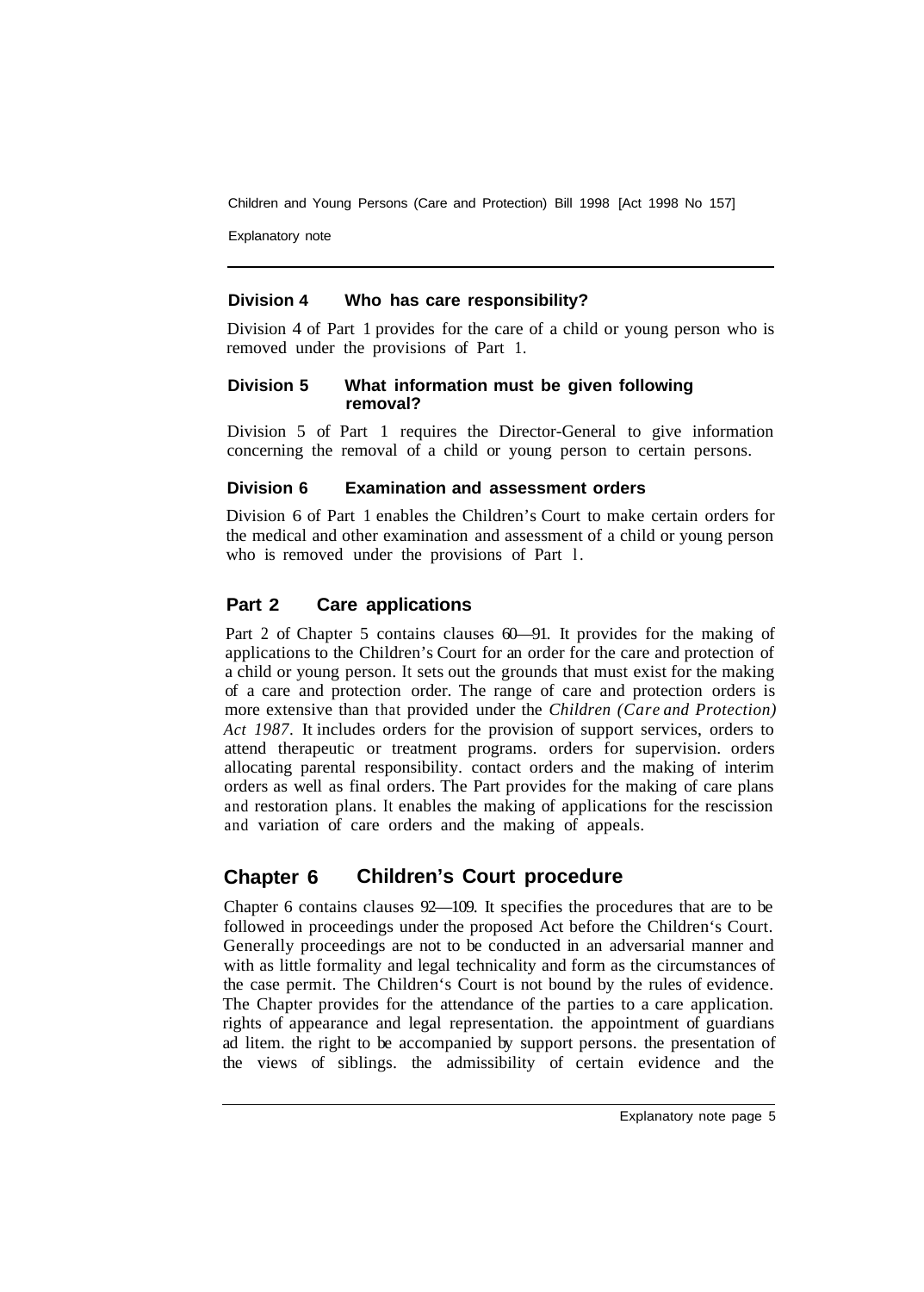Explanatory note

examination and cross-examination of witnesses. It also provides for the exclusion of the general public from proceedings and makes it an offence of strict liability to publish the name or other identifying information that might lead to the identification of a child or young person involved in proceedings before the Children's Court.

# **Chapter 7 Support for children and young persons in crisis**

### **Part 1 Serious or persistent conflict**

Part 1 of Chapter 7 contains clauses 110—1 19. It makes special provision for circumstances where the safety, welfare and well-being of a child or young person is in jeopardy because:

- there is a serious or persistent conflict between the child or young person and his or her parents. or
- the parents are unable to provide adequate supervision for the child or young person.

It sets out the principles that are to apply in the administration of the Part, requests for assistance and the range of responses that may be brought to a request. including alternative dispute resolution and the preparation and adoption of alternative parenting plans.

# **Part 2 Homelessness**

Part 2 of Chapter 7 contains clauses 120—122. It provides for the reporting of the homelessness of children and young persons to the Director-General.

# **Part 3 Compulsory assistance**

Part 3 of Chapter 7 contains clauses 123—133. It regulates the provision of compulsory assistance. which is a form of intensive care and support for a child or young person that is necessary to protect the child or young person from suicide or other life-threatening or self-destructive behaviour. It enables the Children's Court to make a compulsory assistance order of not more than 3 months' duration and sets out the terms that such an order may contain. The Children's Guardian is required to be notified of the making of an order under Part 3 and has the responsibility of monitoring the circumstances of a child or young person who is subject to such an order.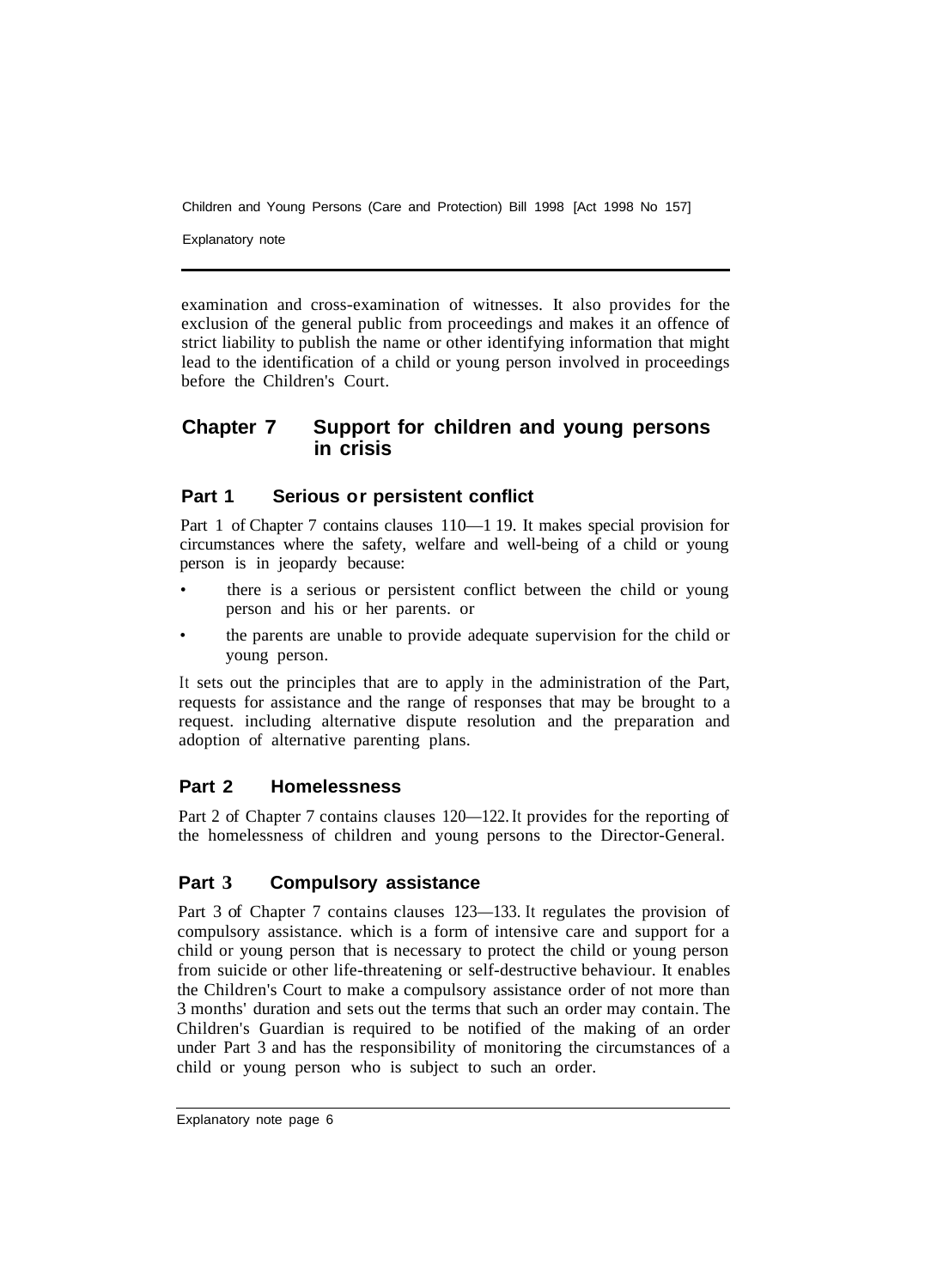Explanatory note

# **Chapter 8 Out-of-home care**

#### **Part 1 Introduction**

Part 1 of Chapter 8 contains clauses 134—141. It regulates the provision of accommodation to children and young persons in out-of-home care (previously known as foster care). Placement of children in out-of-home care may only be effected by an accredited body, called a *designated agency,* or the Children's Guardian. The placement may only be made with an accredited person. called an *authorised carer.* 

# **Part 2 Out-of-home care under order of Children's Court**

Part 2 of Chapter 8 contains clauses 142—150It applies if a child is placed in out-of-home care pursuant to an order of the Children's Court.

#### **Division 1 General**

Division 1 of Part 2 includes provisions that confer on an authorised carer a right to certain information concerning a proposed placement. prescribe the extent to which an authorised carer may participate in decisions concerning the safety. welfare and well-being of a child or young person in his or her care. and create an entitlement to indemnity for damage that may be caused by a child or young person while in his or her care.

#### **Division 2 Review of out-of-home care under order of Children's Court**

Division 2 of Part 2 requires the designated agency responsible for the placement of a child or young person with an authorised carer to conduct periodic and other reviews of the placement.

# **Part 3 Voluntary out-of-home care**

Part 3 of Chapter 8 contains clauses 151—156It applies if a child is placed in out-of-home care otherwise than pursuant to an order of the ,Children's Court.

#### **Division 1 Voluntary out-of-home care arranged by Director-General**

Division 1 of Part 3 sets out the circumstances in which the Director-General may make temporary care arrangements in respect of a child or young person who is in need of care and protection and provides for the duration. renewal and review of those arrangements.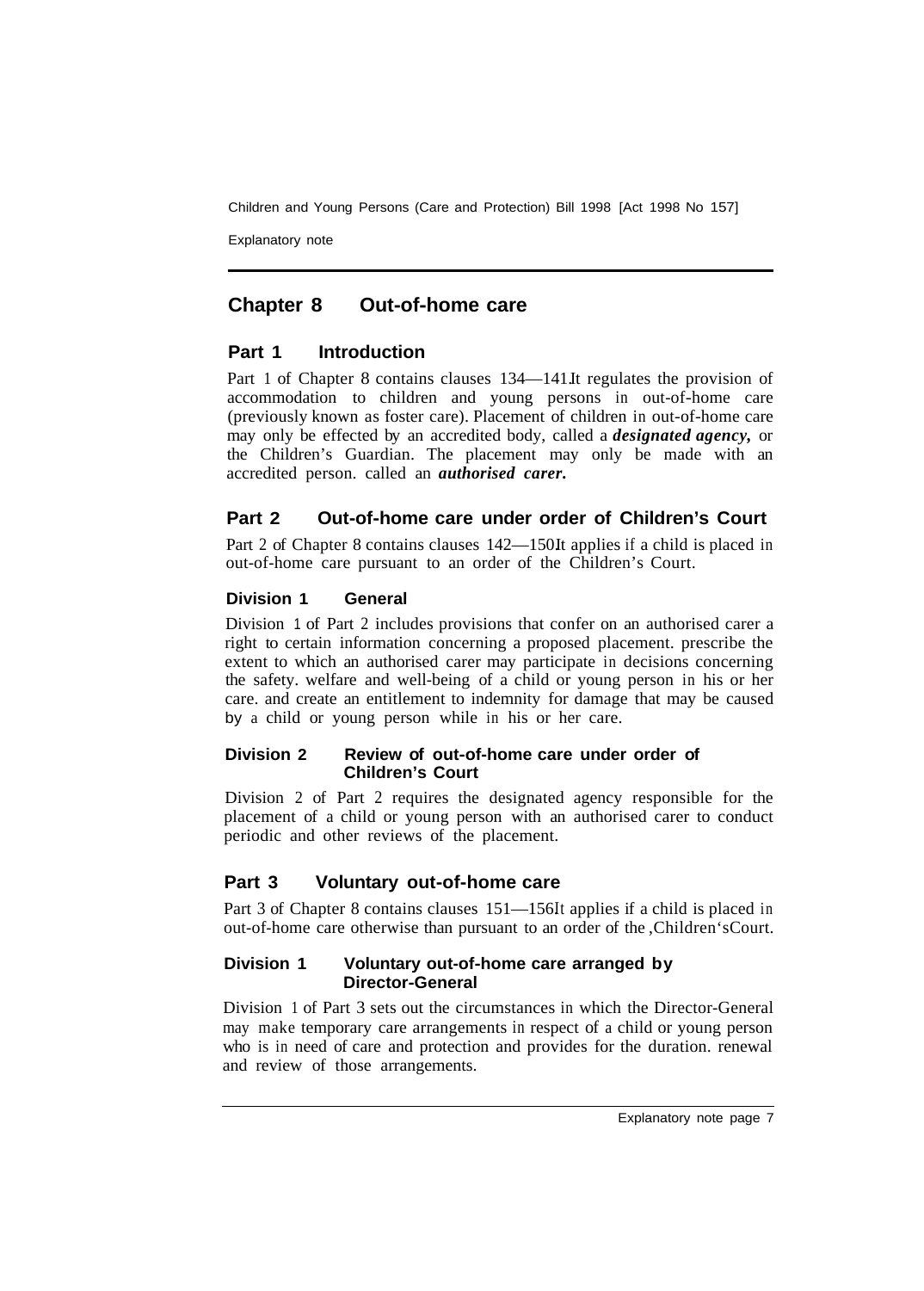Explanatory note

#### **Division 2 Other voluntary care arrangements**

Division 2 of Part 3 provides for the monitoring and review of the placement of children and young persons in voluntary out-of-home care, otherwise than under a temporary care arrangement.

### **Part 4 Daily care and control**

Part 4 of Chapter 8 contains clauses 157 and 158. They set out the care responsibility of an authorised carer and specify the circumstances in which a person having parental responsibility for, or the authorised carer of, a child or young person may restrain the child or young person because. if not restrained. he or she might seriously injure himself or herself or another person or might cause the loss of or damage to any property.

### **Part 5 Arrangements during out-of-home care**

Part 5 of Chapter 8 contains clauses 159—164. It provides for the keeping of records relating to out-of-home care. the payment of allowances for children and young persons in out-of-home care and the rights of children and young persons in out-of-home care.

# **Part 6 Arrangements on leaving out-of-home care**

Part 6 of Chapter 8 contains clauses 165—170. It enables the provision of assistance to persons on leaving out-of-home care, it requires the designated agency having supervisory responsibility for a child or young person to prepare *a* plan to be implemented when the child or young person leaves out-of-home care and it entitles such a child or young person to have access to. or possession of. personal records relating to him or her.

#### **Part 7 Miscellaneous**

Part 7 of Chapter 8 contains clauses 171 and 172. It enables the removal of children and young persons from unauthorised out-of-home care and requires the designated agency having supervisory responsibility for a child or young person who dies while in out-of-home care to immediately cause notice of the death to be given to the child's or young person's parents. the Children's Guardian and the Coroner.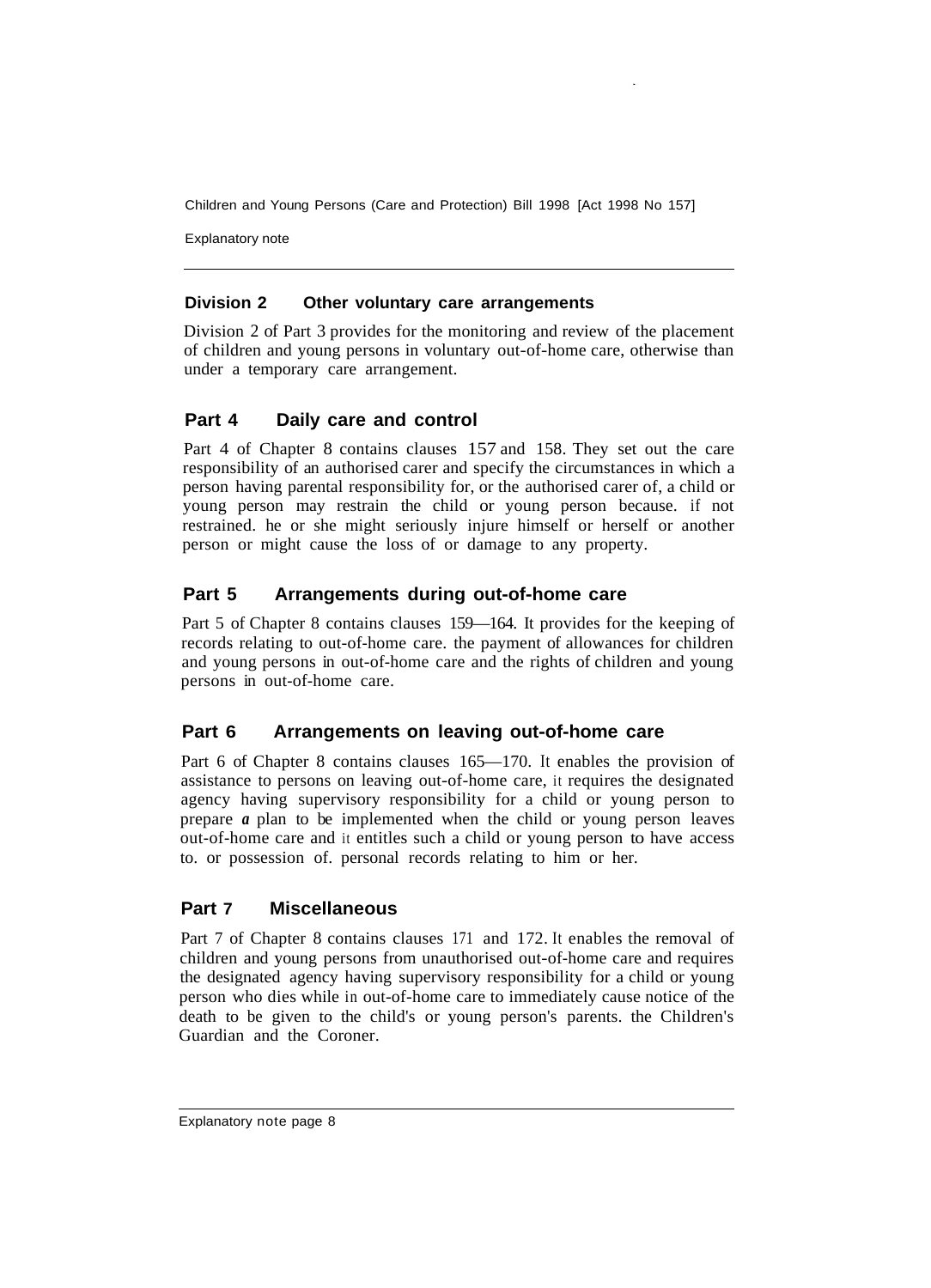Explanatory note

# **Chapter 9 Medical examination and treatment**

#### **Part 1 Medical examination of children and young persons in need of care and protection**

Part 1 of Chapter 9 contains clauses 173-175. It enables the medical examination of children who are believed to be in need of care and protection and the provision of emergency medical treatment. It also regulates the carrying out of special medical treatment (as defined in clause 168) on a child.

# **Part 2 Treatment of children and young persons in out-of-home care ordered by the Children's Court**

Part 2 of Chapter 9 contains clauses 176 and 177. It regulates the carrying out of special medical examinations (as defined in clause 169) of children or young persons who reside in out-of-home care in accordance with an order of the Children's Court. It also regulates the provision to such children and young persons of ordinary medical and dental treatment.

# **Chapter 10 Children's Guardian**

# **Part 1 Appointment**

Part 1 of Chapter 10 contains clauses 178 and 179. It provides for the appointment by the Governor of a Children's Guardian and an acting Children's Guardian.

# **Part 2 Functions**

Part 2 of Chapter 10 contains clauses 180—186. It specifies the functions of the Children's Guardian with respect to parental responsibility, the removal of the daily care and control of a child or young person from an authorised carer. the making of applications to the Children's Court for the rescission and variation of orders and the resolution of certain disputes arising in the administration of the proposed Act.

# **Part 3 Reports**

Part 3 of Chapter 10 contains clauses 187—190. It enables the making of annual reports and special reports to Parliament by the Children's Guardian.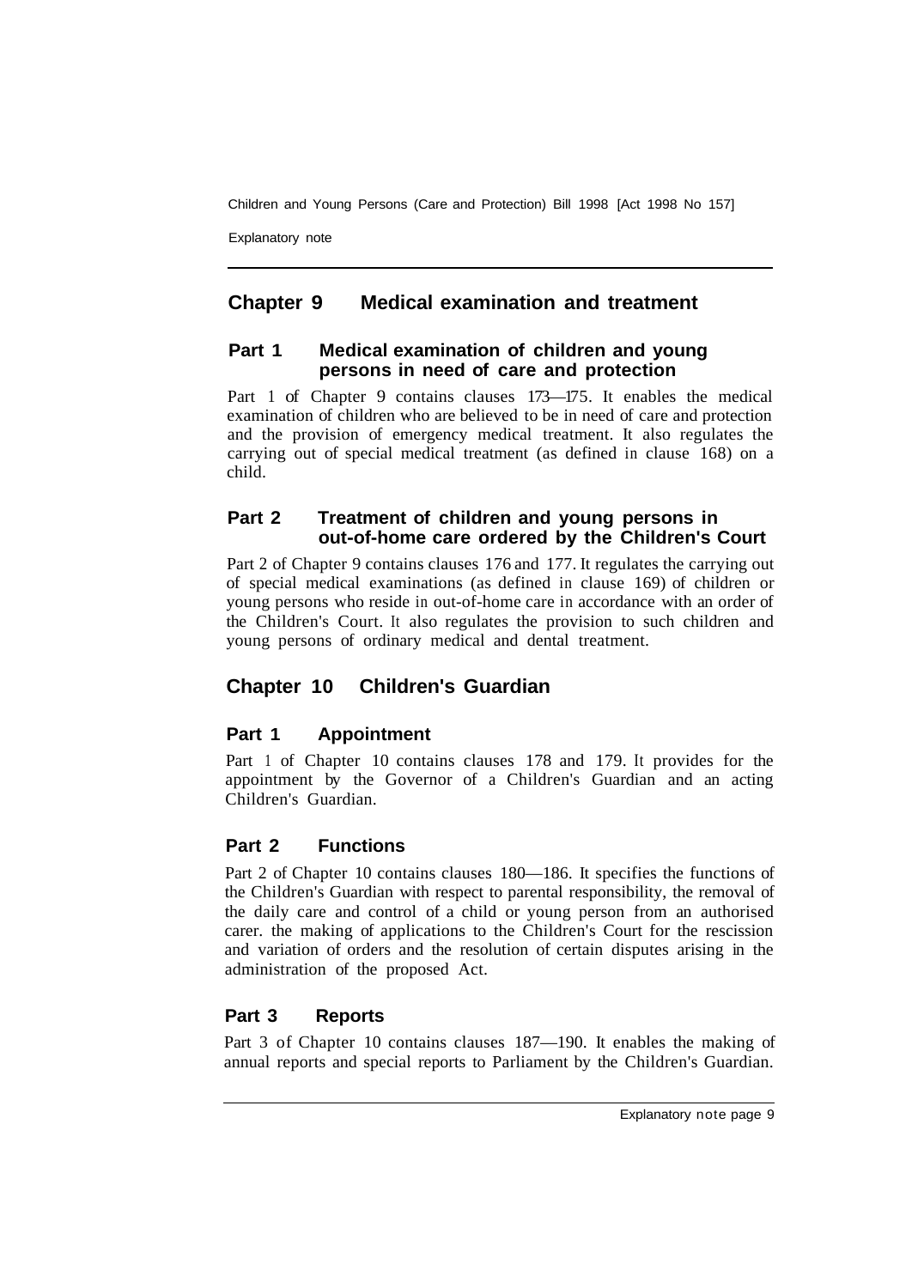Explanatory note

# **Chapter 11 Child Death Review Team**

Chapter 11 contains clauses 191—198It reproduces the former provisions of the *Children (Care and Protection) Act 1987,* as amended by the *Commission for Children and Young People Act 1998.* 

# **Chapter 12 Children's services**

# **Part 1 Preliminary**

Part 1 of Chapter 12 contains clauses 199 and 200. It contains definitions for the purposes of the Chapter, including a definition of *children's service.* 

# **Part 2 Purpose of Chapter**

Part 2 of Chapter 12 contains clauses 201–203. It sets out the objects of the Chapter and the principles on which the provision of children's services should be based.

# **Part 3 Licensing of children's services**

Part 3 of Chapter 12 contains clauses 204–21 3. It prevents the provision of certain children's services. and the advertising of children's services. unless the person providing the service has a licence under the Part. It regulates applications for licences. the granting of licences. the conditions to which licences may be subject and the variation. suspension and revocation of **licences** 

# **Part 4 Matters relating to parents**

Part 4 of Chapter 12 contains clauses 214 and 215. It requires the provision of certain information by licensees to parents of children enrolled for a children's service of the licensee and ensures freedom of contact between parents and their children at any time during which a children's service is being provided to the child.

# **Part 5 Miscellaneous**

Part 5 of Chapter 12 contains clauses 216–220. It contains provisions that enable the exclusion of persons from involvement with a children's service. the termination of illegal children's services and the making of regulations for the purposes of the Chapter.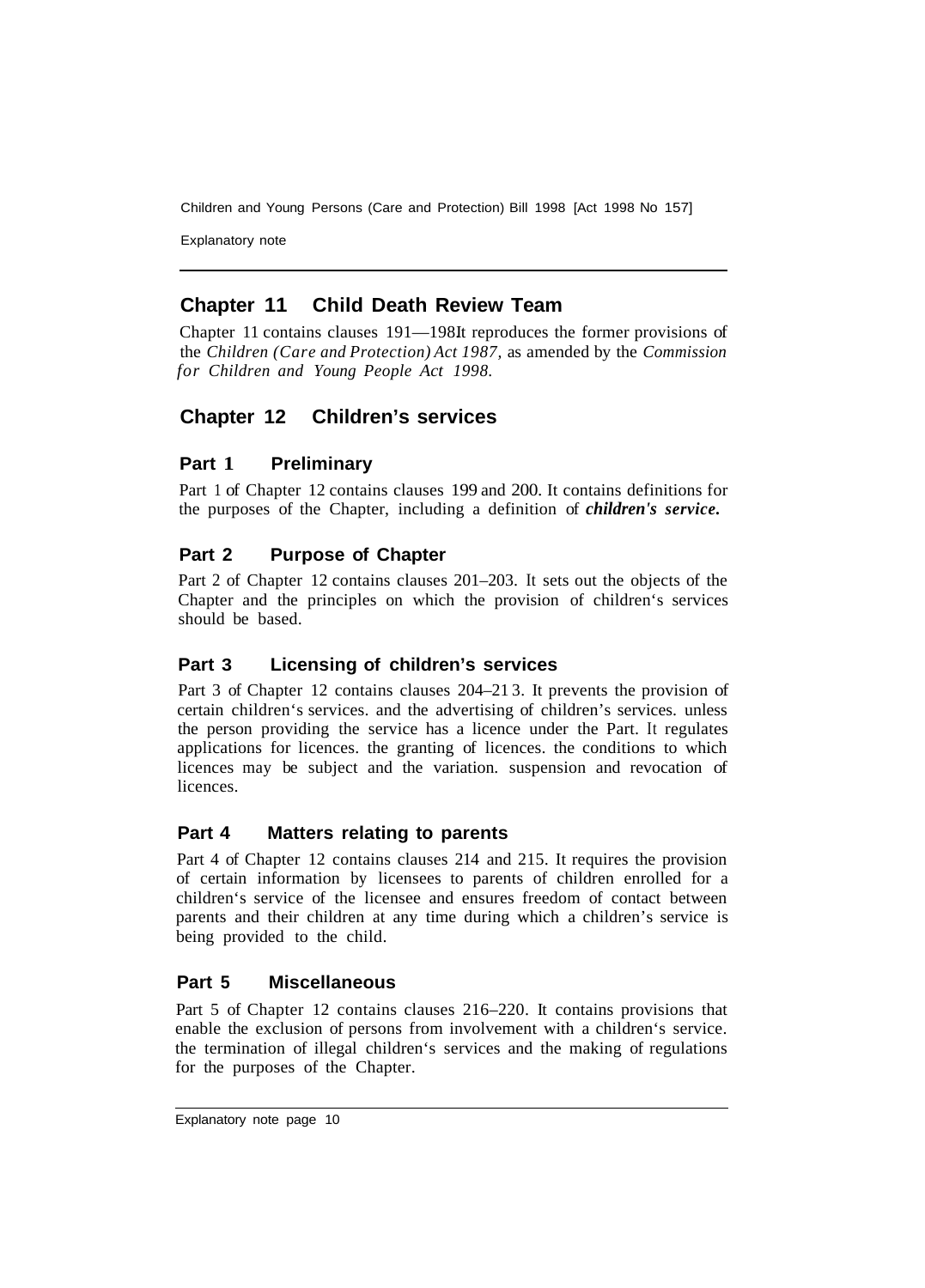Explanatory note

# **Chapter 13 Children's employment**

Chapter 13 contains clauses 221–226. It reproduces. without amendment, the former provisions of the *Children (Care and Protection) Act 1987.* 

# **Chapter 14 Offences involving children and young persons**

Chapter 14 contains clauses 227–231. It creates offences relating to:

- the abuse of children and young persons
- the neglect of children and young persons
- the unauthorised removal of children and young persons from the care and protection of persons into whose care and protection they have been placed under the proposed Act
- the tattooing of children and young persons without the written consent of a parent
- the leaving of children and young persons unsupervised in motor vehicles.

# **Chapter 15 Removal of persons and entry of premises and places**

# **Part 1 Removal of persons**

Part 1 of Chapter 15 contains clauses 232–234. It contains provisions that enable the removal of children and young persons pursuant to certain orders of the Minister or under the authority of a search warrant.

# **Part 2 Entry of premises and places**

Part 2 of Chapter 15 contains clauses 235–237. It contains provisions that enable the entry and inspection of premises for the purposes of the proposed Act. either under the authority granted by a specific provision of the proposed Act or a search warrant.

# **Part 3 Ancillary functions**

Part 3 of Chapter 15 contains clauses 238–244. It specifies the functions that may be carried out in association with the exercise of the functions conferred by or under Parrs 1 and 2.